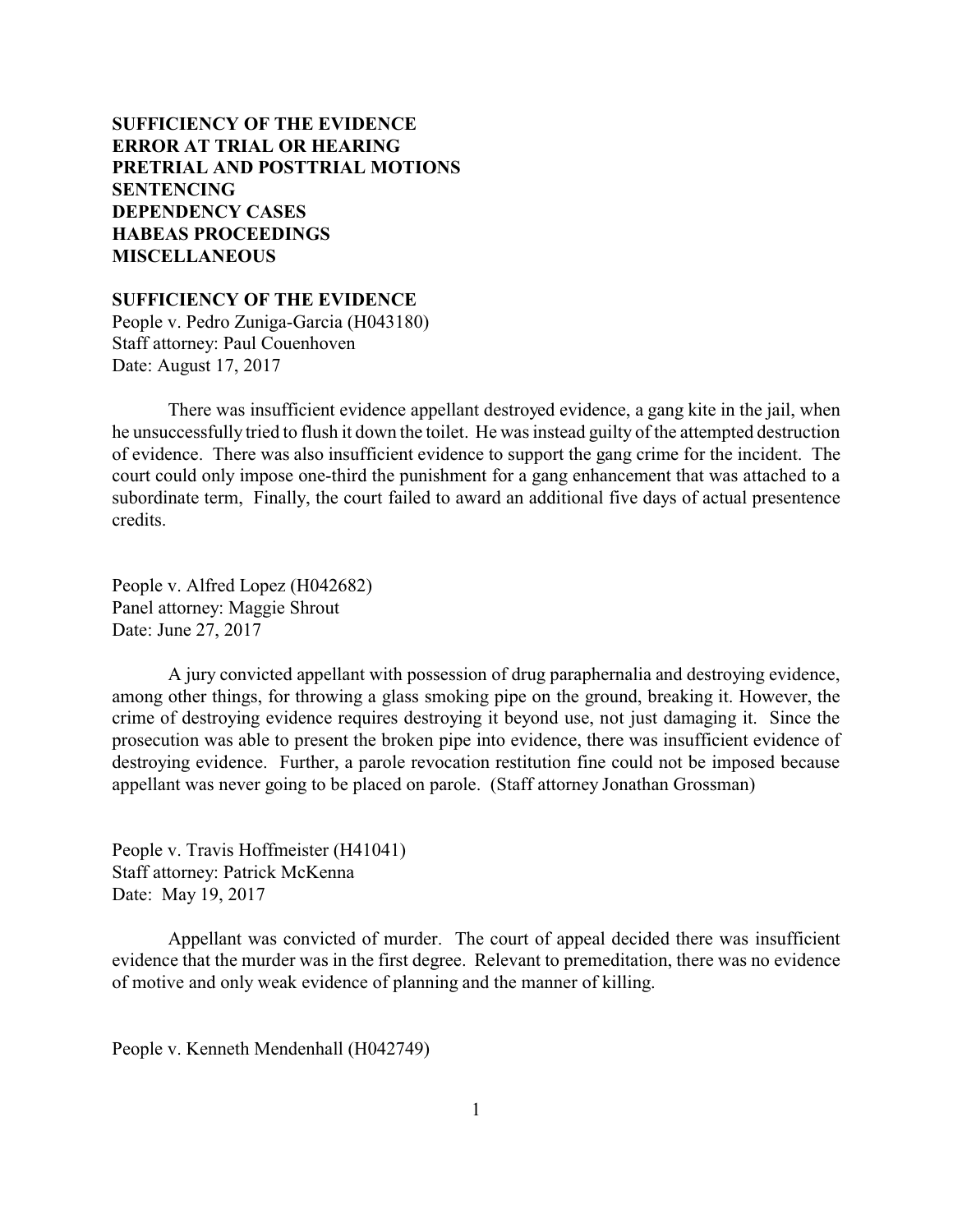<span id="page-1-0"></span>Panel attorney: Jean Marinovich Date: March 30, 2017

There was insufficient evidence appellant drove with a suspended license because there was no evidence that the license was suspended during the period he drove. Further, penalty assessments under Penal Code sections 1205, subdivision (d), and 1463.07 were unauthorized. (Staff attorney Jonathan Grossman)

People v. Duc Do (H042914) Staff attorney: Patrick McKenna Date: March 24, 2017

A juryconvicted appellant of transportingmarijuana but acquitted him of possession for sale. Because an amendment to Health and Safety Code section 11360 now requires transportation to be for sales, the conviction must be reversed.

#### **ERROR AT TRIAL OR HEARING**

People v. Rojas (H043116) Panel attorney: Gordon Brownell Date: June 28, 2017

A jury convicted appellant because of DNA evidence. The prosecution expert testified she reviewed the report of another who found a match. This was different from reviewing another's data. It was inadmissible hearsay to testify about the opinion of another expert. (Staff attorney Jonathan Grossman)

People v. Dave Newman (H042192) Panel attorney: Catherine White Date: June 2, 2017

The conviction was reversed because the trial court failed to properly instruct the jury to begin deliberations over again when an alternate juror replaced a sitting juror. (Staff attorney William Robinson)

People v. Thomas (H042200) Panel attorney: Peggy Headley Date: April 21, 2017

Appellant was charged with making criminal threats against a correctional officer. Months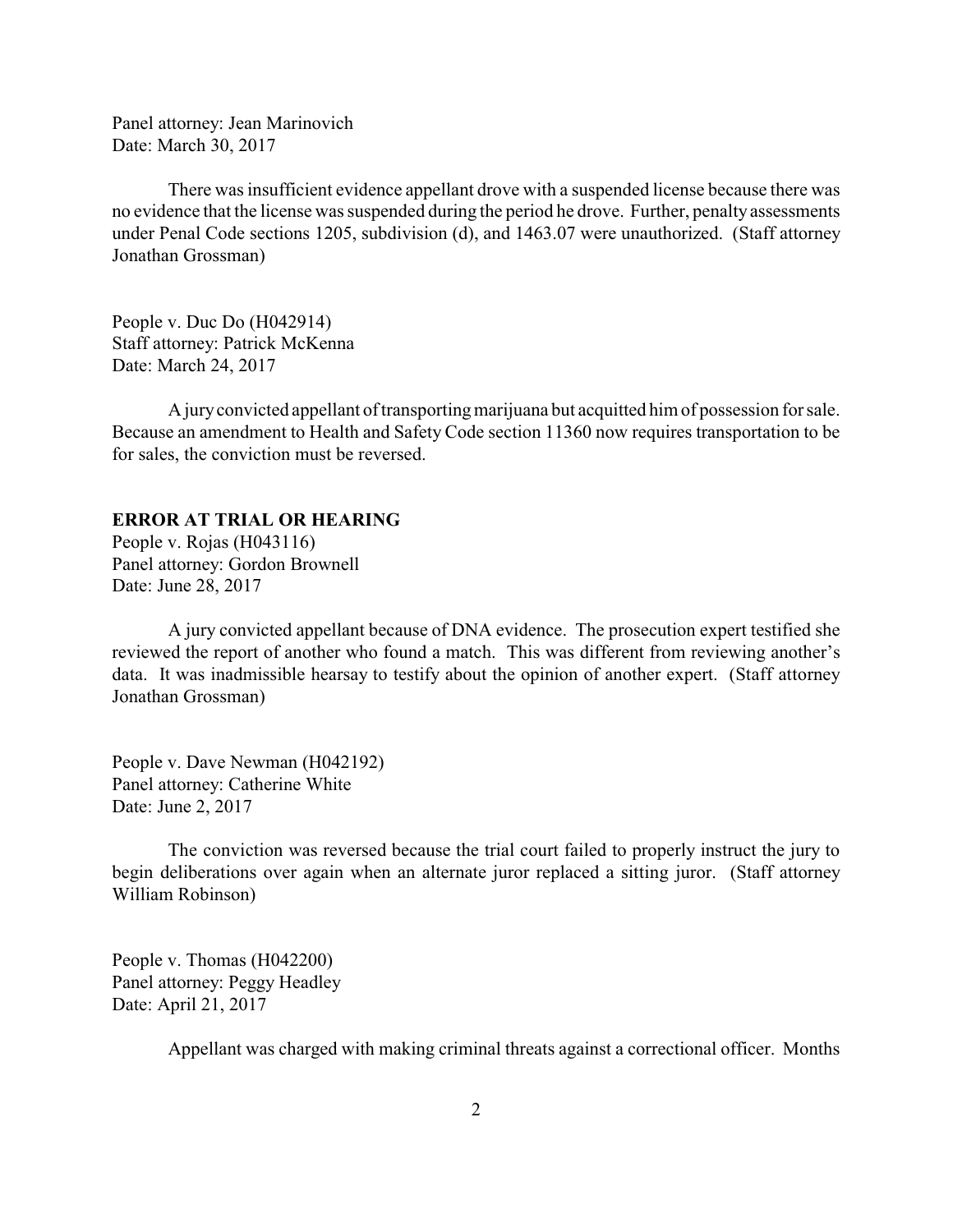<span id="page-2-0"></span>later, he was charged with assault by force likely to cause great bodily injury while at the jail. The two cases were consolidated over objection. The court of appeal reversed, finding that the evidence was not cross-admissible and inflammatory, and the criminal threats case was weaker. (Staff attorney Paul Couenhoven)

People v. Vincent Eppstein (H040606) Panel attorney: Jill Kent Date: March 6, 2017

Appellant was tried for theft from a dependent adult. The prosecution introduced over hearsay objections a spreadsheet that included a column describing who 'allegedly' took the money in each line item, most often appellant. The evidence was hearsay and should not have been admitted. Because the prosecution case relied on the spreadsheet, reversal was required. (Staff attorney Paul Couenhoven)

People v. Angel Torres (H040966) Panel attorney: Solomon Wollack Date: January 17, 2017

Appellant was convicted of first degree murder. One of the prosecution theories was that he was guilty as an aider and abettor under the natural and probable consequences theory. Because such a theory is not a valid route to a first degree murder conviction, the judgment was reversed. (Staff attorney William Robinson)

### **PRETRIAL AND POSTTRIAL MOTIONS**

People v. Ryon Hoffman (H042478) Attorney: Arthur Dudley Date: November 20, 2017

A person might be eligible for reducing a felony conviction to a misdemeanor under Proposition 47 for an unfinished check written in the amount of more than \$950. (SDAP was not involved in this appeal)

People v. Joseph Pesti (H044571) Staff attorney: William Robinson Date: November 6, 2017

A second degree burglary reduced by Proposition 47 must become a shoplifting conviction.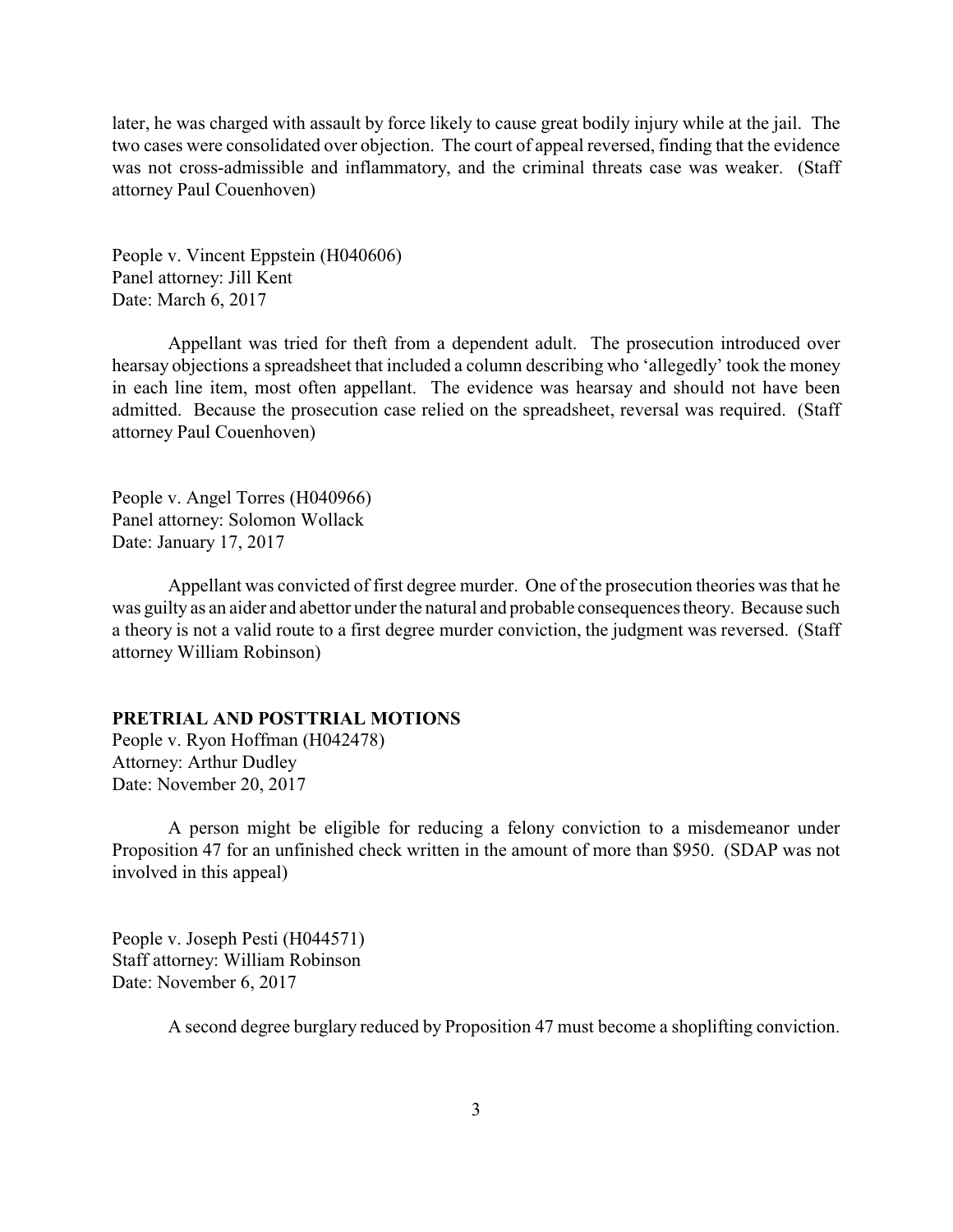People v. Eryck Johnson (H043566) Staff attorney: Lori Quick Date: October 16, 2017

Defendant serving a three strikes sentence was eligible for resentencing under Proposition 47.

People v. Anthony Stevens (H043163) Panel attorney: Garrick Byers Date: October 13, 2017

Appellant was eligible to have his conviction for unlawful possession of access card information (Pen. Code, § 484e, subd. (d)) reduced to a misdemeanor under Proposition 47. (Staff attorney Lori Quick)

People v. Nancy Ruby (H043139) Panel attorney: Garrick Byers Date: October 4, 2017

Appellant qualified for resentencing under Proposition 47 after being convicted of entering a commercial establishment and passing fraudulent checks and using a stolen ATM card to obtain less than \$950. (Staff attorney Patrick McKenna)

People v. Lua (H043567) Panel attorney: Edward Mahler Date: August 28, 2017

A three strikes sentence does not disqualify a defendant from resentencing under Proposition 47. (Staff attorney Patrick McKenna)

People v. Joseph Garcia (H043552) Staff attorney: William Robinson Date: August 23, 2017

A three strikes sentence does not disqualify a defendant from resentencing under Proposition 47.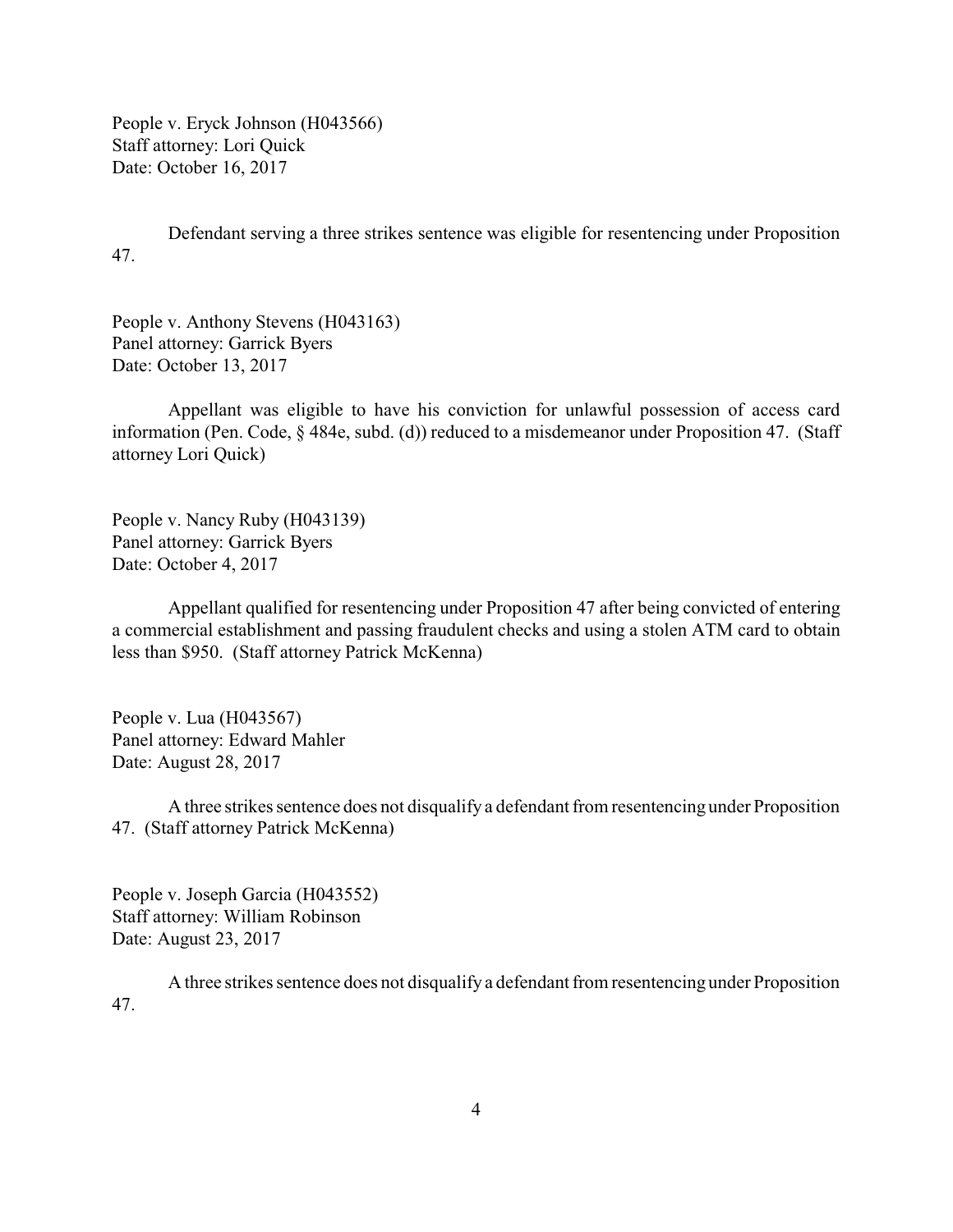People v. Laurie Montoya (H043419) Panel attorney: Carla Castillo Date: August 23, 2017

Expunging a conviction does not disqualify a defendant from relief under Proposition 47. (Staff attorney Paul Couenhoven)

People v.. David Brentlinger (H043893) Panel attorney: Jill Kent Date: July 28, 2017

A defendant with two prior strike convictions qualifies for relief under Proposition 47. (Staff attorney William Robinson)

People v. Ariel Andon (H042488) Panel attorney: Edward Mahler Date: July 14, 2017

Proposition 47 applies to auto theft if the defendant can show he took a vehicle worth less than \$950. (Staff attorney William Robinson)

People v. Jose Ortiz (H042850) Panel attorney: Jonathan Gettleman Date: July 14, 2017

Proposition 47 applies to auto theft and receiving a stolen vehicle if the defendant can show the vehicles were worth less than \$950. (Staff attorney Lori Quick)

People v. Rafael Figueroa (H043204) Panel Attorney: Laura Wilmore Date: May 9, 2017

In a published decision, the court decided that the case should have been dismissed for failure to hold a timely preliminary hearing. (Staff attorney Lori Quick)

People v. Renee Martinez (H043160) Panel attorney: Kevin Lindsley Date: May 4, 2017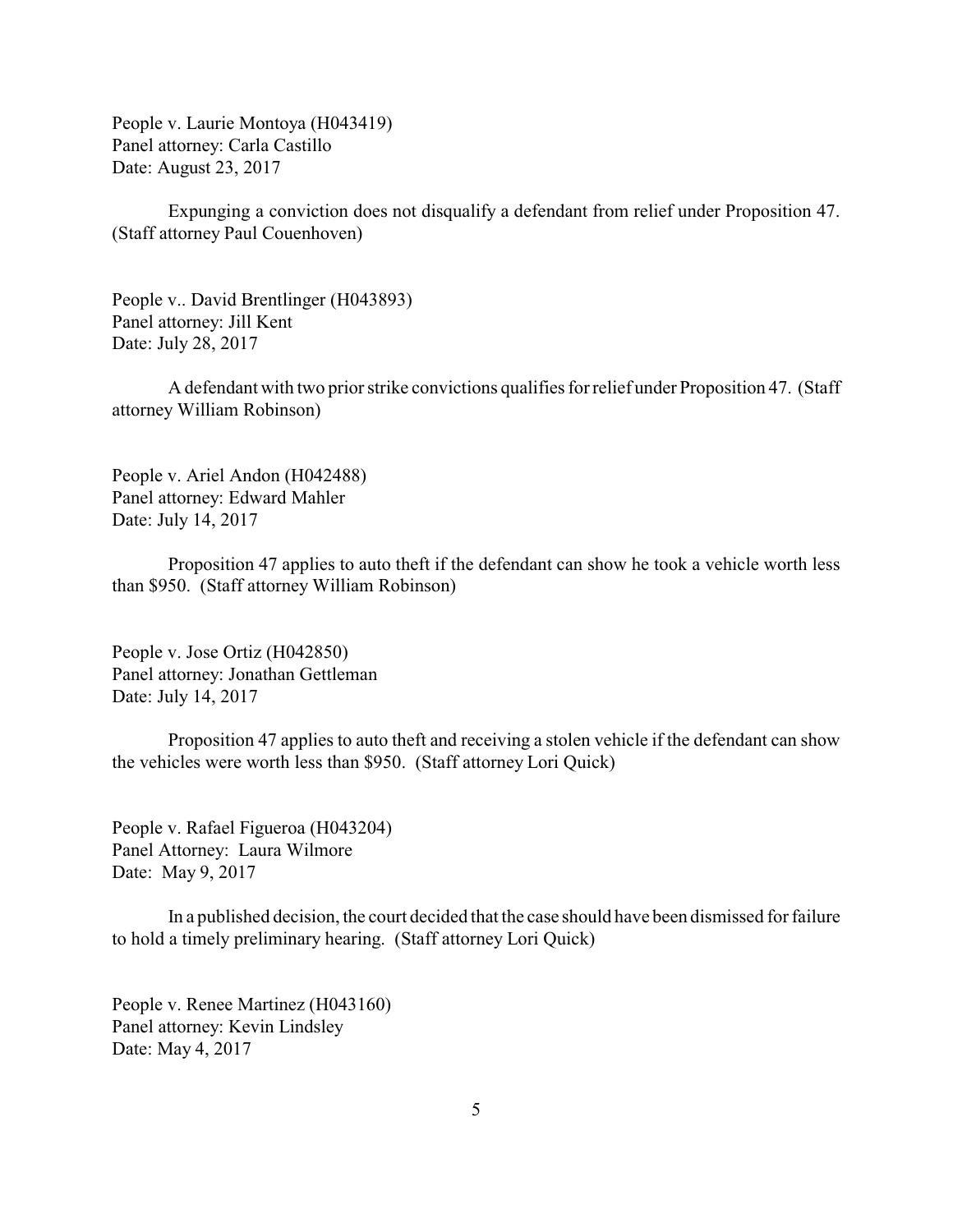Proposition 47's definition of shoplifting includes entering a store to commit theft by false pretenses. (Staff attorney Paul Couenhoven)

People v. Ryan Salazar (H043601) Panel attorney: Edward Mahler Date: April 27, 2017

The defendant is entitled to have a commercial burglaryconviction for purchasing goods with counterfeit money reduced to misdemeanor shoplifting under Proposition 47. (Staff attorney William Robinson)

People v. Mitchell Sharpe (H043196) Panel attorney: Edward Mahler Date: April 11, 2017

Entering a store to purchase merchandise using counterfeit money qualified as shoplifting under Proposition 47. (Staff attorney Lori Quick)

People v. Adrian Sampaga (H043359) Staff attorney: Anna Stuart Date: April 5, 2017

When a commercial burglary is reduced to a misdemeanor under Proposition 47, the conviction must be changed to shoplifting. Excess custody time must be applied to the fines.

People v. Victor Vaca (H043456) Panel attorney: Michael McCormick Date: April 3, 2017

An expunged offense can be reduced to a misdemeanor under Proposition 47. (Staff attorney William Robinson)

People v. Peter Hernandez (H043551) Panel attorney: Carla Castillo Date: March 28, 2017

In a published decision, the court decided a defendant receiving a life sentence under the Three Strikes Law did not disqualify him from resentencing under Proposition 47. (Staff attorney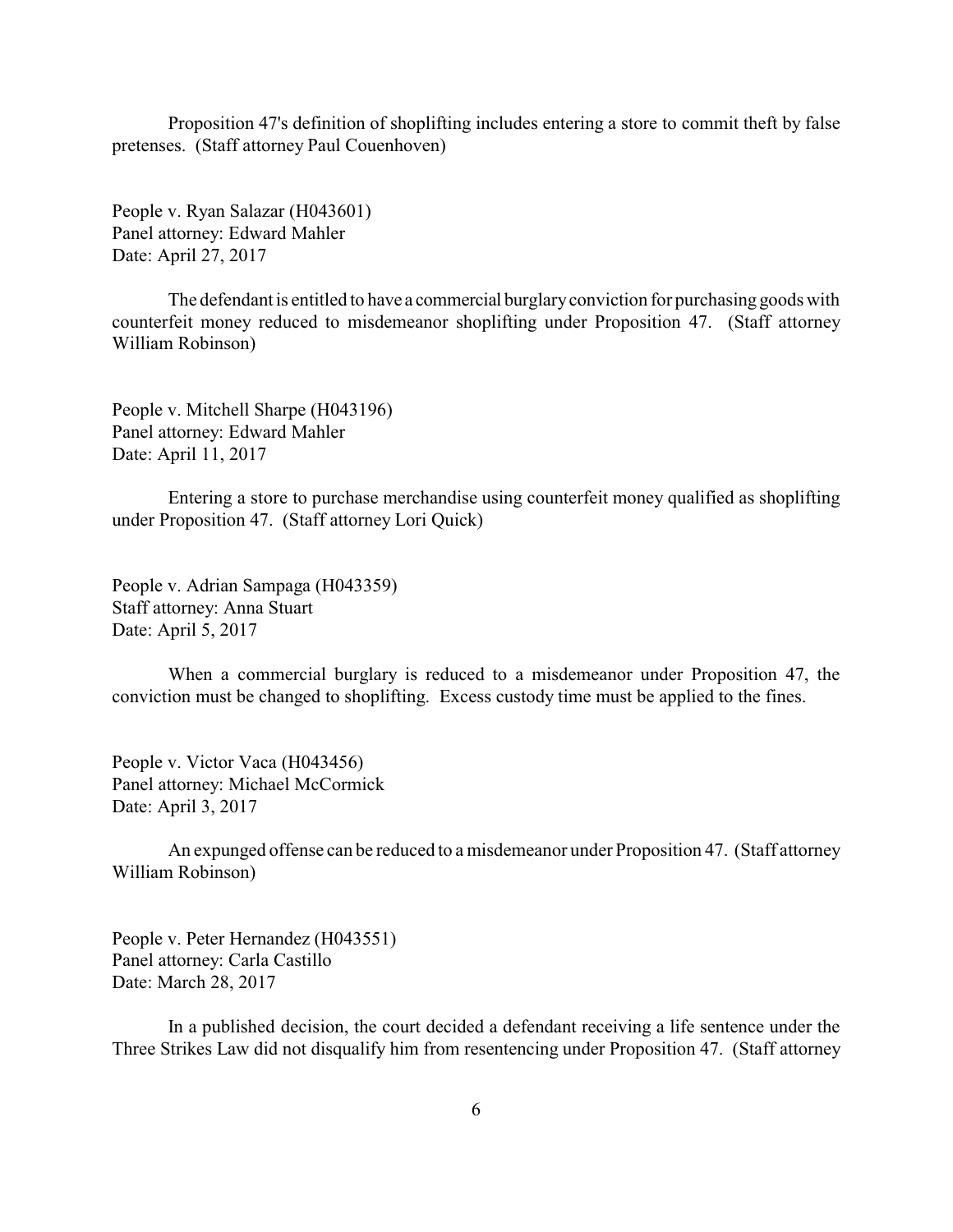William Robinson)

People v. David Carmony (H043568) Panel attorney: Carla Castillo Date: March 28, 2017

A defendant receiving a life sentence under the Three Strikes Law did not disqualify him from resentencing under Proposition 47. (Staff attorney Paul Couenhoven)

People v. Marcos Perez (H042373) Panel attorney: Carla Castillo Date: March 2, 2017

Proposition 47 applied to receipt of a stolen vehicle (Pen. Code, § 496d). (Staff attorney Jonathan Grossman)

People v. Travis Harville (H043416) Panel attorney: Carla Castillo Date: March 13, 2017

The court should have granted the motion to reduce to a misdemeanor a conviction of petty theft with a prior when the prosecution did not allege the amount was at least \$950. (Staff attorney William Robinson)

People v. Lacorey Powell (H043181) Panel attorney: Monica Stoner Date: March 7, 2017

Shoplifting included entering a store to commit theft by fraud. (Staff attorney William Robinson)

People v. Leanna Williams (H043110) Panel attorney: Jonathan Gettleman Date: March 14, 2017

Entering a store to steal merchandise by fraud qualified as shoplifting. (Staff attorney William Robinson)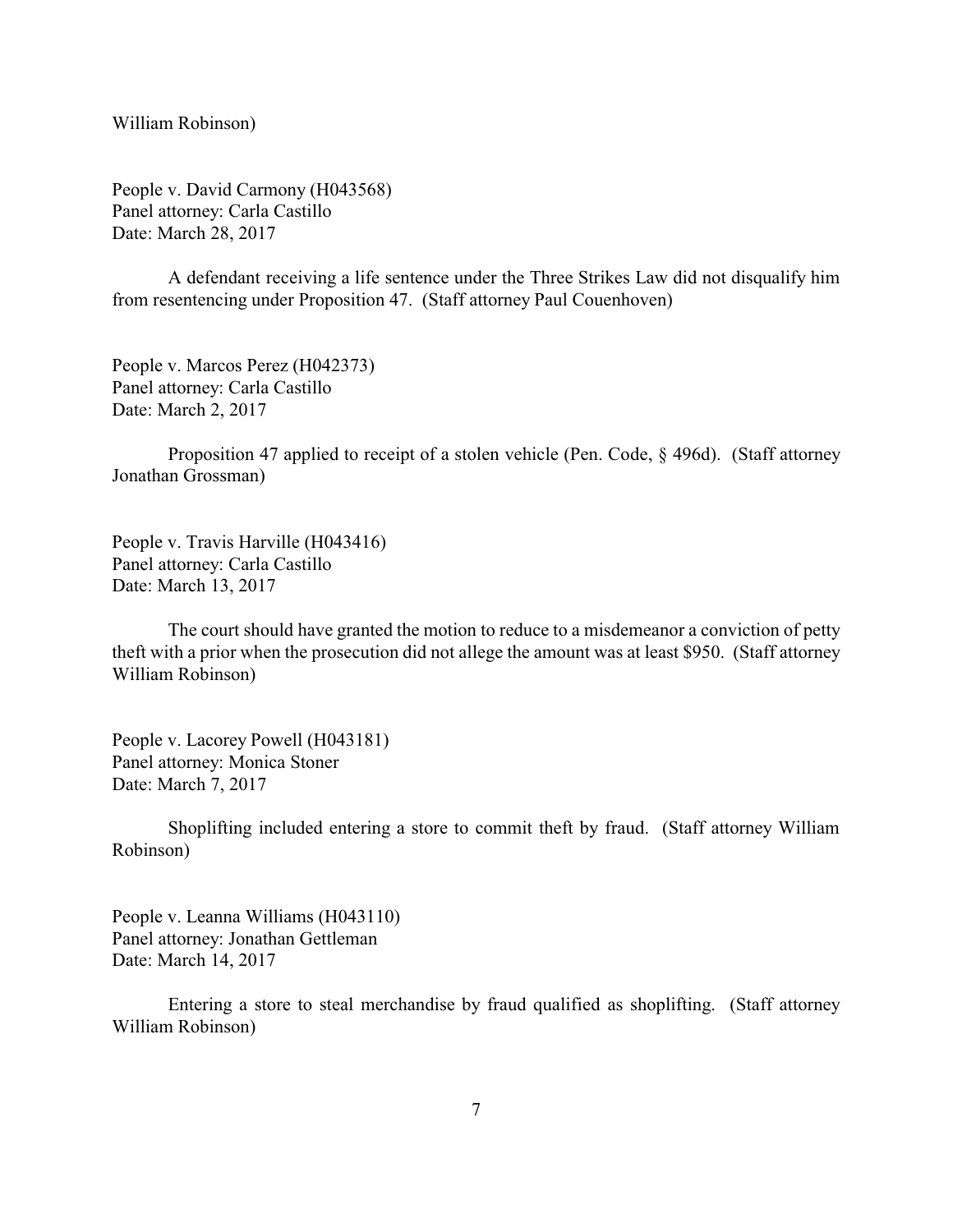People v. Edgar Palustra (H043458) Panel attorney: Rachel Sussman Date: February 16, 2017

Proposition 47 applies to convictions that have been expunged under Penal Code section 1203.4. (Staff attorney Lori Quick)

People v. Charles Black (H043360) Attorney: Stephen Siegel Date: February 16, 2017

The defendant was charged with five counts of using false statements in the offer or sale of a security. In a published decision, the court of appeal ruled that a promissory note did not qualify as a security, affirming the decision of the superior court to set aside two of the counts. (SDAP was not involved in this appeal)

People v. Brian Lowry (H042551) Panel Attorney: Laurie Wilmore Date: February 10, 2017

In a published decision, the court of appeal ruled the value of a forged check made in the amount of \$1047 might be worth less than \$950 under certain circumstances and thus potentially covered by Proposition 47. (Staff attorney William Robinson)

People v. Stacy Quezada (H042829) Panel attorney: Tania Rose Date: February 7, 2017

Shoplifting under Proposition 47 includes commercial burglary to commit forgery. (Staff attorney Paul Couenhoven)

Robert Sanchez (H042971) Panel attorney: Edward Mahler Date: January 26, 2017

A commercial burglary conviction for entering a store with the intent to commit credit card forgery qualified as shoplifting under Proposition 47. (Staff attorney Patrick McKenna)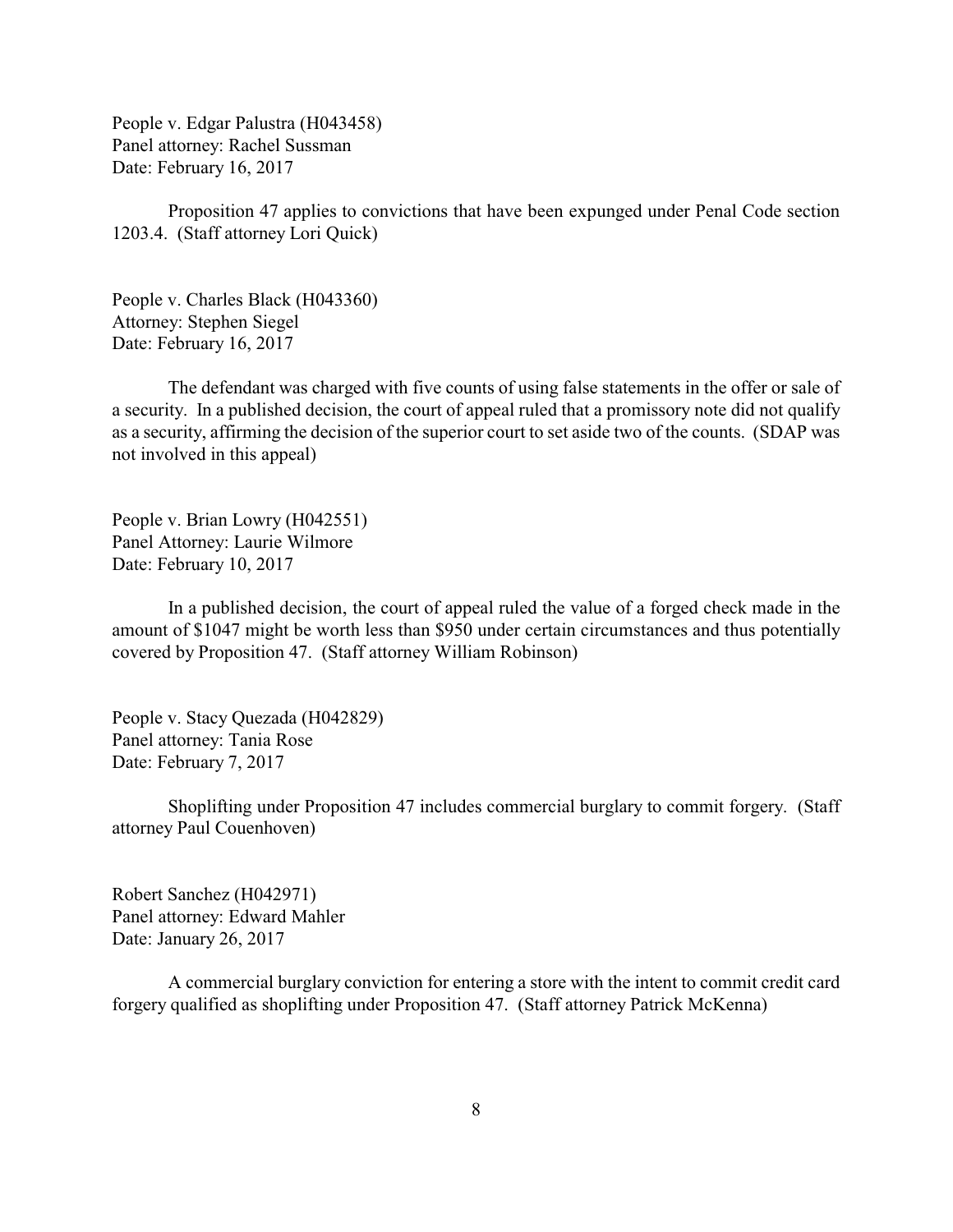<span id="page-8-0"></span>People v. Zachary Daniels (H043202) Panel attorney: Garrick Byers Date: January 12, 2017

A commercial burglary conviction for entering a store with the intent to commit credit card forgery qualified as shoplifting under Proposition 47. (Staff attorney Paul Couenhoven)

### **SENTENCING**

People v. Christopher McCarthy (H043322) Panel attorney: Emily Brough Date: December 14, 2017

Appellant was convicted of possession of LSD for sale. Although she had a recommendation for medical marijuana, the trial court prohibited her from possessing it as a condition of probation. The court of appeal modified the condition to permit it if approved by probation. It also decided that the imposition of discretionary fines should be stricken when appellant was found not to have the ability to pay. (Staff attorney Jonathan Grossman)

People v. Angelo Garcia (H043805) Panel attorney: Maggie Shrout Date: December 11, 2017

The sentence of 27 years to life was improperly described as life without the possibility of parole for 27 years to life. (Staff attorney Jonathan Grossman)

People v. Joanna Steele (H043846) Panel attorney: Monica Stoner Date: December 4, 2017

The court could not order victim restitution for hit and run where the defendant is sentenced to prison, unless the victim's injuries arose from the fleeing the scene. (Staff attorney Paul Couenhoven)

People v. Jesus Ruelas (H042776) Panel attorney: Randy Kravis Date: November 14, 2017

The matter was remanded for a *Franklin* hearing. (Staff attorney William Robinson)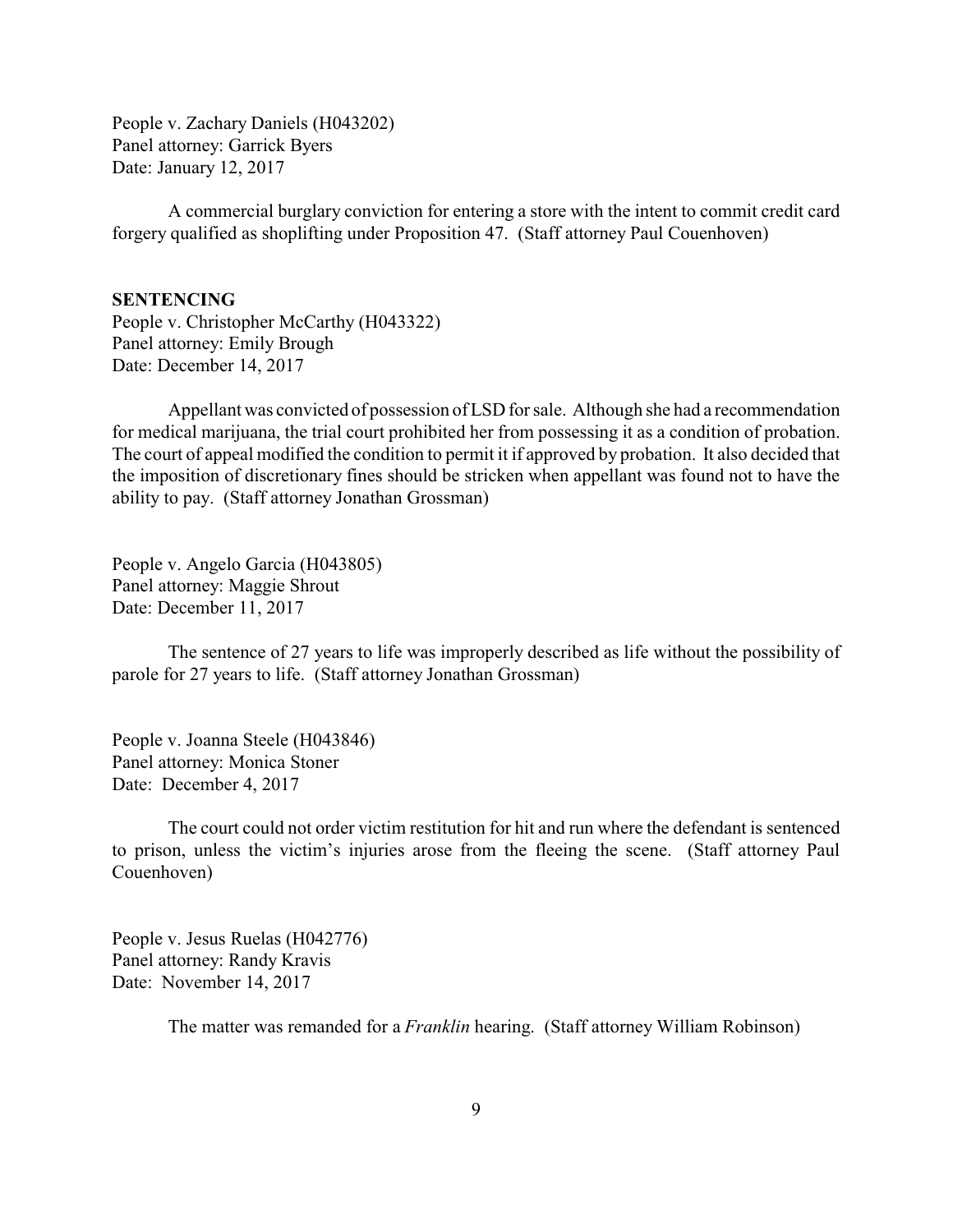People v. Christopher Powers (H043485) Panel attorney: Alex Coolman Date: November 13, 2017

The minute order of the sentencing hearing was amended to reflect what the court orally ordered. (Staff attorney Lori Quick)

People v. Anthony Norris (H02518) Panel attorney: Alex Gren Date: November 8, 2017

The matter was remanded for resentencing because the court erroneously believed it lacked discretion to run a concurrent term and mistakenly imposed concurrent terms when it found Penal Code section 654 applied. (Staff attorney William Robinson)

People v. David Pietrzak (H042826) Panel attorney: Candace Hale Date: November 1, 2017

The court erred treating a conviction of theft from an elder (Pen. Code,  $\S$  368, subd. (d)) as a serious felony. Further, separate prior serious felony conviction enhancements cannot be imposed for prior convictions that were not brought and tried separately. (Staff attorney William Robinson)

People v. Carothers (H040513) Staff attorney: Susannah McNamara Date: November 1, 2017

Conditions of probation were modified to avoid problems with vagueness and overbreadth. (Staff attorney Lori Quick)

People v. Zamora (H042177) Panel attorney: Sara Coppin Date: October 20, 2017

The court decided a probation condition to participate in drug counseling was unreasonable when the record showed the defendant used marijuana about once a month and drank infrequently; their use was not related to the crime. (Staff attorney William Robinson)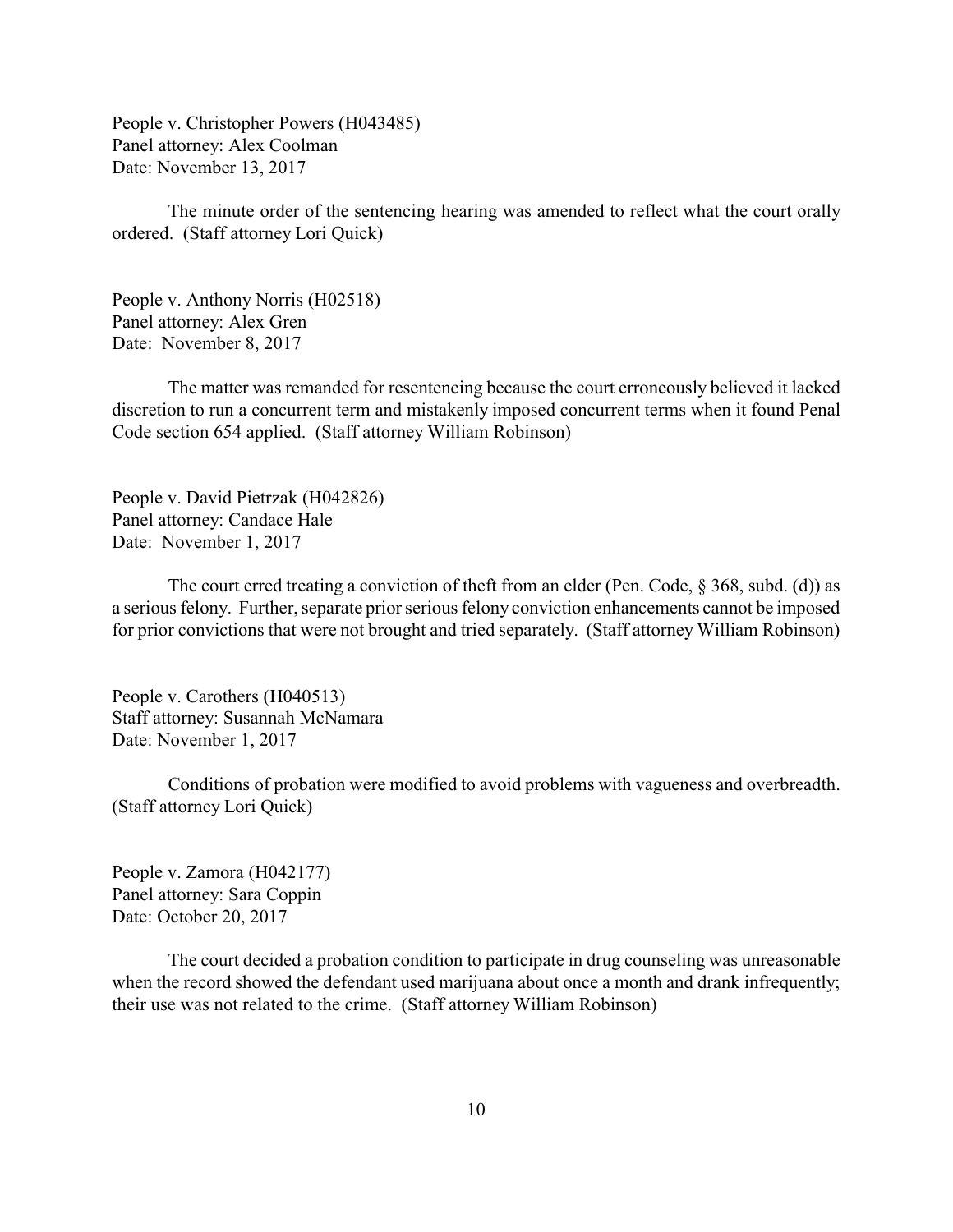People v. Ricardo Garcia (H044322) Panel attorney: Jennifer Sheetz Date: October 19, 2017

The punishment for the gang crime was stayed because the defendant was punished for another offenses with a gang enhancement. (Staff attorney Jonathan Grossman)

People v. Magat (H039935) Panel attorney: Christopher Morales Date: October 17, 2017

The court erred in ordering appellant pay a discretionary fine after he objected and the court did not inquire on his ability to pay. (Staff attorney Paul Couenhoven)

People v. Eduardo Magana (H042881) Panel attorney: Tania Rose Date: October 17, 2017

The court should have credited excess time in custody toward fines. (Staff attorney William Robinson)

People v. Joseph Loris (H042541) Panel attorney: Sejal Patel Date: October 13, 2017

Conditions of probation not to possess weapons and to stay away were modified to avoid problems with vagueness. (Staff attorney Lori Quick)

People v. Armando Zepeda (H042582) Panel attorney: Katja Grosch Date: October 11, 2017

The limit on conduct credits for committing a violent felony does not apply when the defendant is placed on probation. (Staff attorney Paul Couenhoven)

People v. Arndt (H042994) Panel attorney: Meredith Fahn Date: October 4, 2017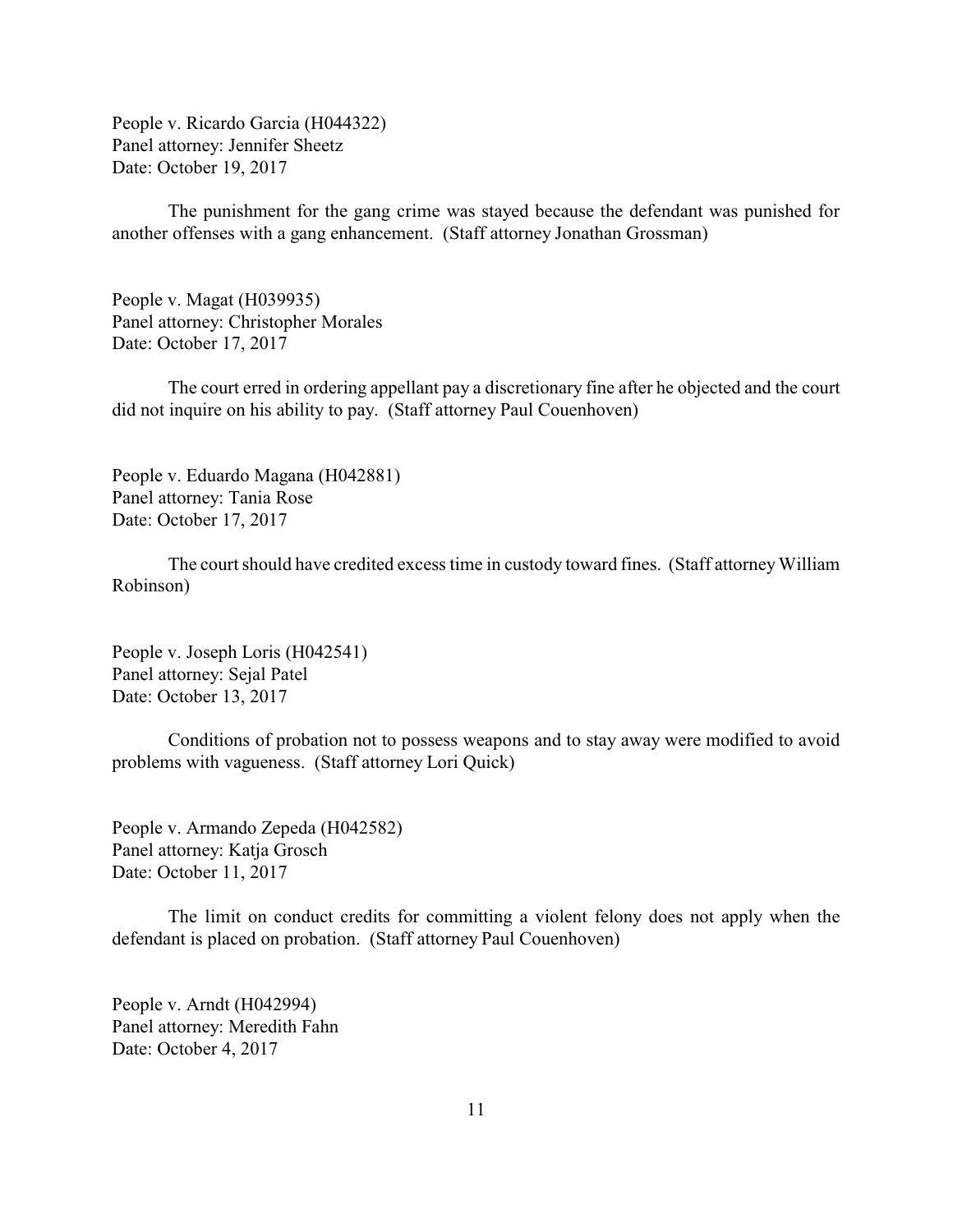Conditions of probation were modified to avoid problems with vagueness. (Staff attorney Jonathan Grossman)

People v. Nohely Roldan (H043767) Panel attorney: Morgan Taylor Date: October 3, 2017

A probation condition limiting appellant's access to the Internet was reversed as being vague. (Staff attorney Patrick McKenna)

People v. Julio Vasquez (H043023) Panel attorney: Steven Torres Date: October 3, 2017

The matter was remanded for a *Franklin* hearing. (Staff attorney Patrick McKenna)

People v. Richard Singh (H042511) Panel attorney: Julie Dunger Date: October 2, 2017

The court could not punish the defendant for an enhancement that was never proven. (Panel attorney William Robinson)

People v. Collins (H040380) Panel attorney: Joshua Schraer Date: September 28, 2017

There was insufficient evidence of an ability to pay attorney fees. (Staff attorneyLori Quick)

People v. Cody (H041950) Staff attorney: Lori Quick Date: September 26, 2017

A condition of probation not to "frequent" an area was modified. It was also ordered that the court specify the penalty assessments.

People v. Berliner (H042305)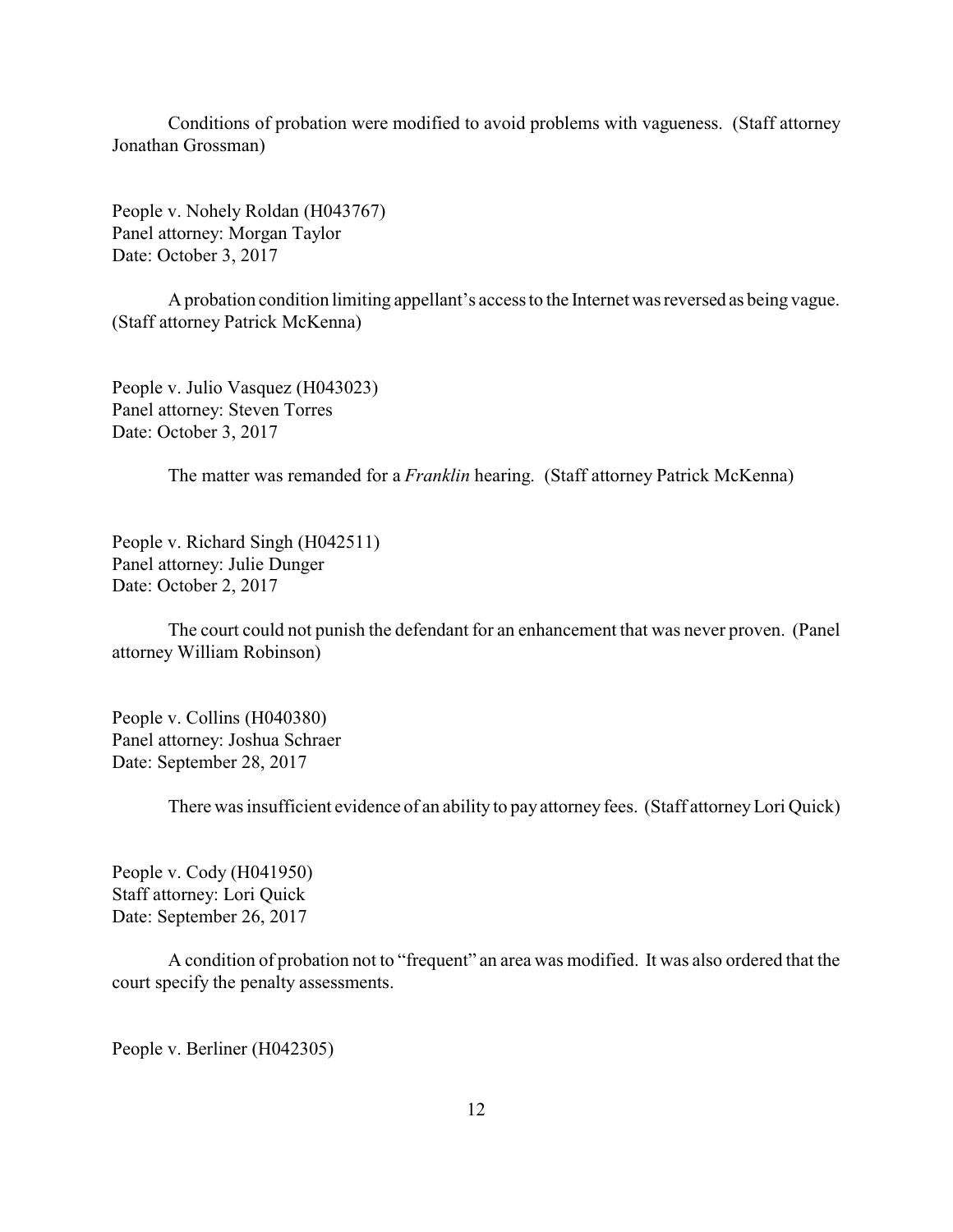Staff attorney: Lori Quick Date: September 26, 2017

A condition of probation not to "frequent" an area was modified.

People v. Munoz (H042082) Panel attorney: Kevin Lindsley Date: September 26, 2017

Probation conditions banning socializing with certain people and frequenting certain areas were modified. (Staff attorney Lori Quick)

People v. Fragiadakis (H041192) Panel attorney: Susannah McNamara Date: September 25, 2017

Conditions of probation concerning pornography were modified. (Staff attorney Patrick McKenna)

People v. Bernardo Camacho (H043233) Staff attorney: Jonathan Grossman Date: September 12, 2017

The punishment for the gang crime must be stayed under Penal Code section 654 because of the defendant was punished with the gang enhancement.

People v. Guzman (H041571) Staff attorney: Lori Quick Date: August 29, 2017

A condition of probation not to form a romantic relationship with one with minor children was modified to require knowledge.

People v. Ramos (H042139) Panel attorney: Jennifer Bruno Date: August 29, 2017

A condition of probation not to form a romantic relationship with one with minor children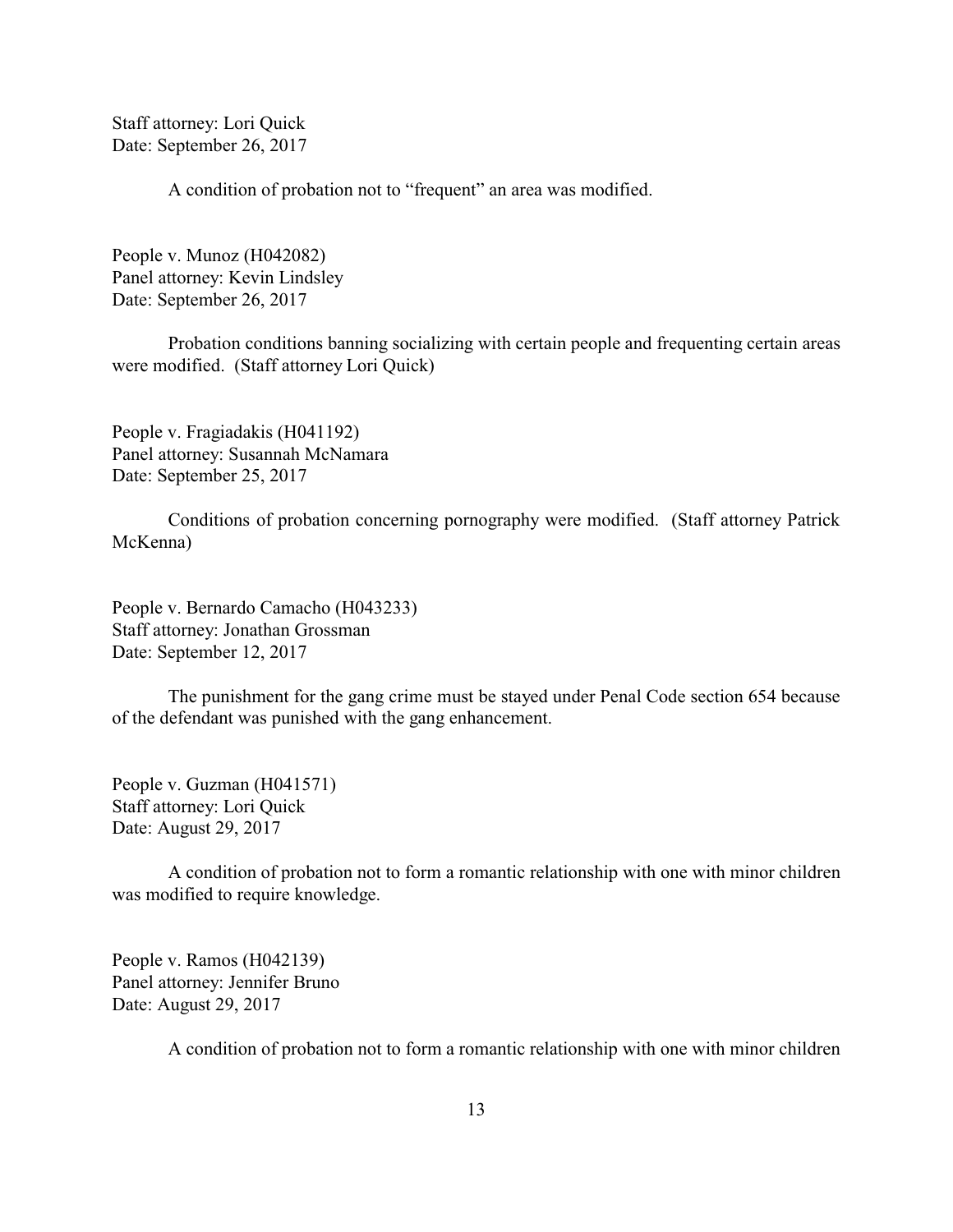was modified to require knowledge. (Staff attorney Lori Quick)

People v. Devon English (H043575) Panel attorney: Elisa Brandes Date: August 23, 2017

The court could not punish the defendant for residential burglary, assault with a deadly weapon, and false imprisonment during a residential robbery under Penal Code section 654. (Staff attorney Jonathan Grossman)

People v. Flores (H041903) Staff attorney: Lori Quick Date: August 28, 2017

Probation conditions concerning socializing with certain people and frequenting certain areas were deemed to be unconstitutionally vague.

People v. Christopher Herrera (H041877) Panel attorney: Gene Vorobyov Date: August 3, 2017

Appellant was convicted of murder, which was committed when he was still a juvenile. The court agreed to remand the matter for a hearing under *People v. Franklin* (2016) 63 Cal.4th 261. (Staff attorney Patrick McKenna)

People v. Jedidiah Oropeza (H043634) Panel attorney: Jennifer Sheetz Date: July 31, 2017

The court of appeal modified a condition of probation concerning attending court. It also ordered that the minute order of the sentencing hearing be amended to reflect changes the sentencing court orally made to some of the recommended probation conditions. (Staff attorney Jonathan Grossman)

People v. Armando Guizar (H042370) Panel attorney: Alexis Haller Date: July 31, 2017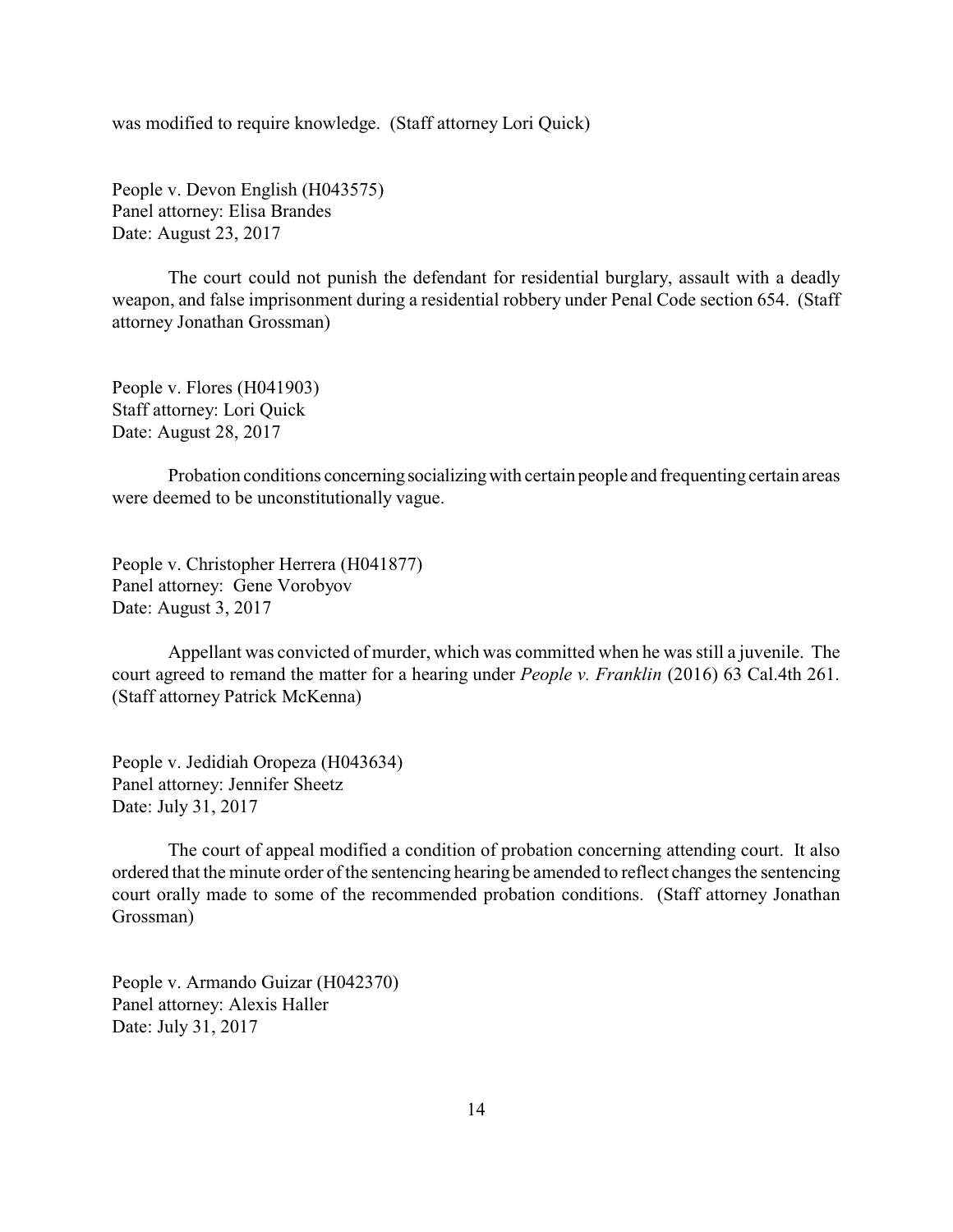The crime prevention program fine (Pen. Code, § 202.5) did not apply to a non-theft related offense. (Staff attorney William Robinson)

People v. Lovato (H041328) Panel attorney: Maggie Shrout Date: July 31, 2017

Probation conditions concerning with whom the defendant may socialize and where he may frequent were modified. (Staff attorney Paul Couenhoven)

In re M.M. (H044356) Panel attorney: Harry Cheng Date: July 26, 2017

The juvenile court did not have the authority to send an 18 year-old ward to the county jail. (Staff attorney Lori Quick)

People v. Jose Rincon (H043354) Staff attorney: Anna Stewart Date: July 13, 2017

The court struck the booking fee because there was no evidence the fee reflected the administrative cost of booking defendants.

People v. Paul Hurtado (H043572) Staff attorney: William Robinson Date: July 10, 2017

A three strikes sentence does not disqualify the defendant from resentencing under Proposition 47.

People v. Vilchis (H043960) Staff attorney: Lori Quick Date: June 28, 2017

The clerk's transcript of the sentencing hearingwas amended to correspond to the court's oral pronouncement.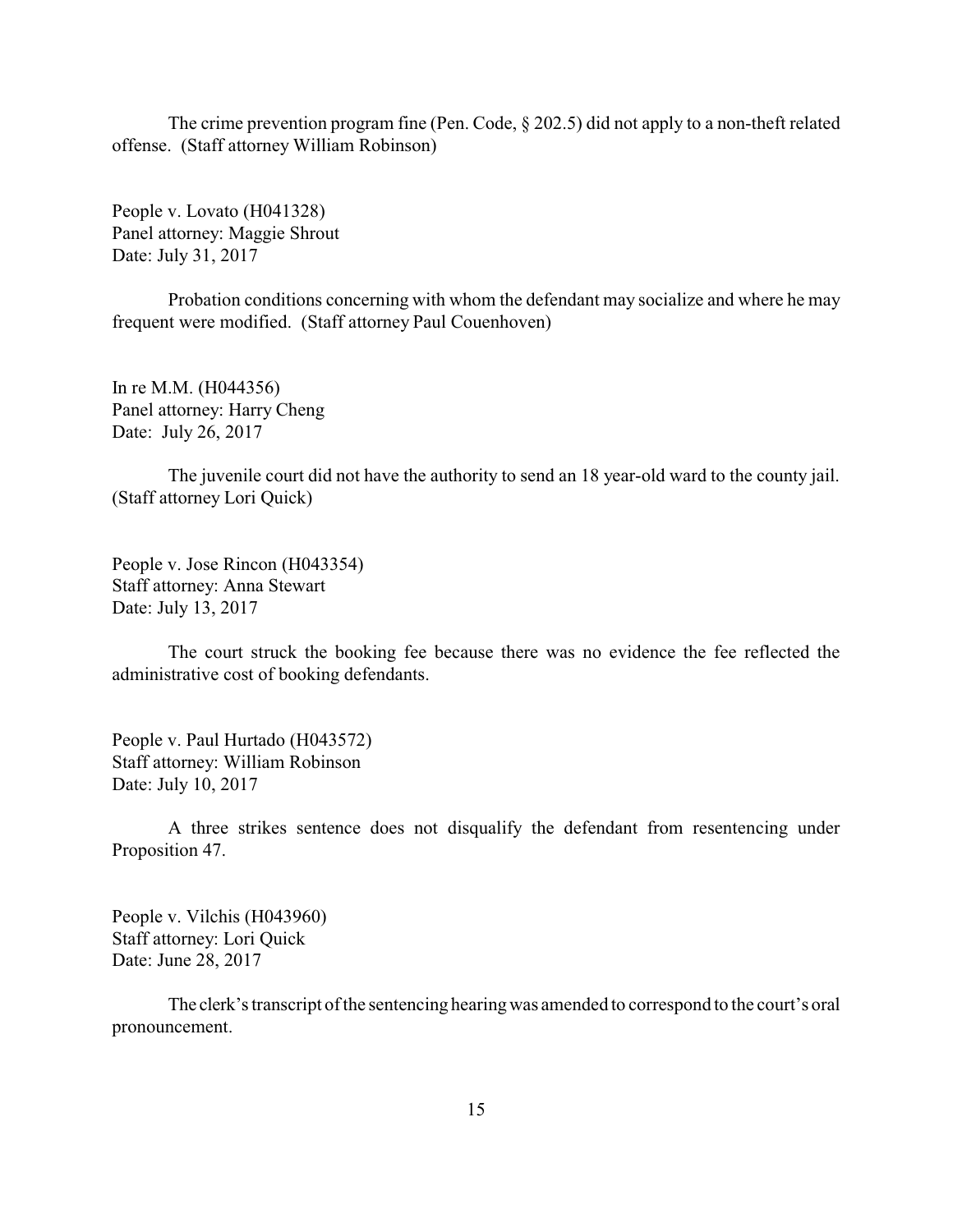People v. Kelly Carter (H043251) Panel attorney: Heather Mackay Date: June 28, 2017

The minute order of the sentencing hearing was amended to reflect the court orally pronounced a fee of \$40 per month, not \$50. The appellate court determined the drug lab fee and drug program fee were fines subject to penalty assessments, but the amount of the assessments was incorrect. Finally, payment of the \$4 Emergency Medical Aid Transportation fee should not be a condition of probation. (Staff attorney Lori Quick)

People v. Katharina Ferguson (H043164) Panel attorney: Jonathan Roberts Date: June 28, 2017

The court miscalculated the amount of presentence credits. (Staff attorney Lori Quick)

People v. Mejia (H041852) Panel attorney: Robert Angres Date: June 28, 2017

There was insufficient evidence appellant had the ability to pay attorney fees. The claim was not forfeited by trial counsel's failure to object because there is a conflict of interest. (Staff attorney Jonathan Grossman)

People v. Jimenez (H042844) Panel attorney: Matt Wilson Date: June 20, 2017

The court lacked the authority to issue a stay away order of indeterminate length. (Staff attorney Jonathan Grossman)

People v. Ivan Vargas Panel attorney: Peggy Headley Date: May 17, 2017

The punishment for aiding in a burglary should have been stayed in light of the punishment for assault arising from the same conduct. Further, a prison prior should not have been imposed if the prior conviction had been reduced to a misdemeanor under Proposition 47 before the sentencing on the new matter. (Staff attorney Patrick McKenna)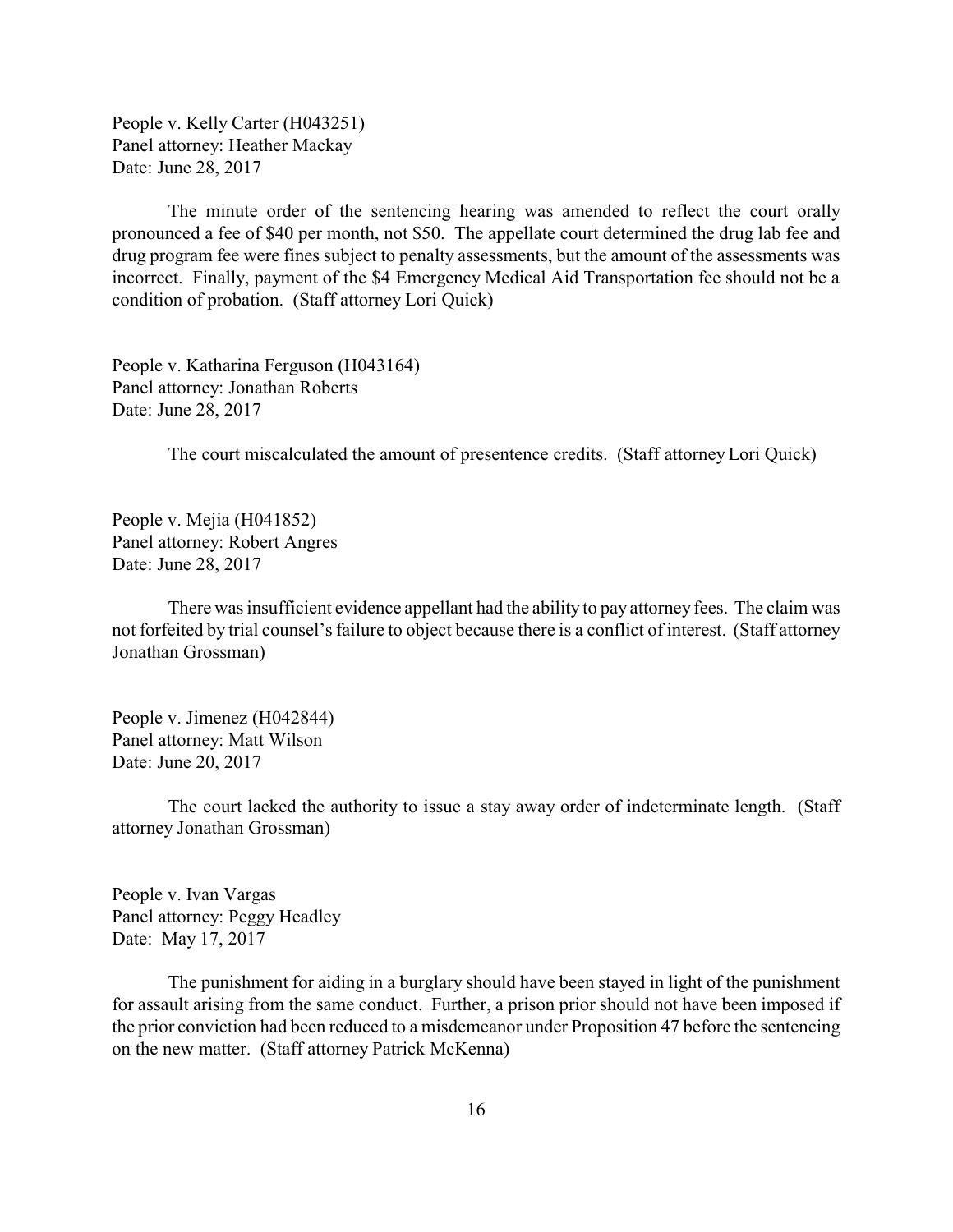People v. Wil Quintero (H042440) Panel attorney: Kevin Lindsley Date: May 10, 2017

The court modified an electronic search condition of probation. (Staff attorney William Robinson)

People v. Zeferino Espinosa (H042585) Panel attorney: Paul Kleven Date: May 10, 2017

The court modified an electronic search condition of probation. (Staff attorney Paul Couenhoven)

People v. Hernandez (H042918) Panel attorney: Edward Haggerty Date: May 2, 2017

Appellant could not be punished under the One Strike law where the provision was never alleged in the information for the two counts. (Staff attorney Jonathan Grossman)

People v. Irving Reyes (H041053) Panel attorney: Julie Dunger Date: June 1, 2017

The court of appeal agreed to remand the matter to give the defendant an opportunity to make an adequate record of factors relevant to him being a youthful offender under Penal Code section 3051. (Staff attorney William Robinson)

People v. Gary Silva (H043968) Panel attorney: Jeffrey Kross Date: May 24, 2017

The court erred in imposing a prison prior that was never admitted. (Staff attorney Jonathan Grossman)

People v. Joe Navarette (H042842)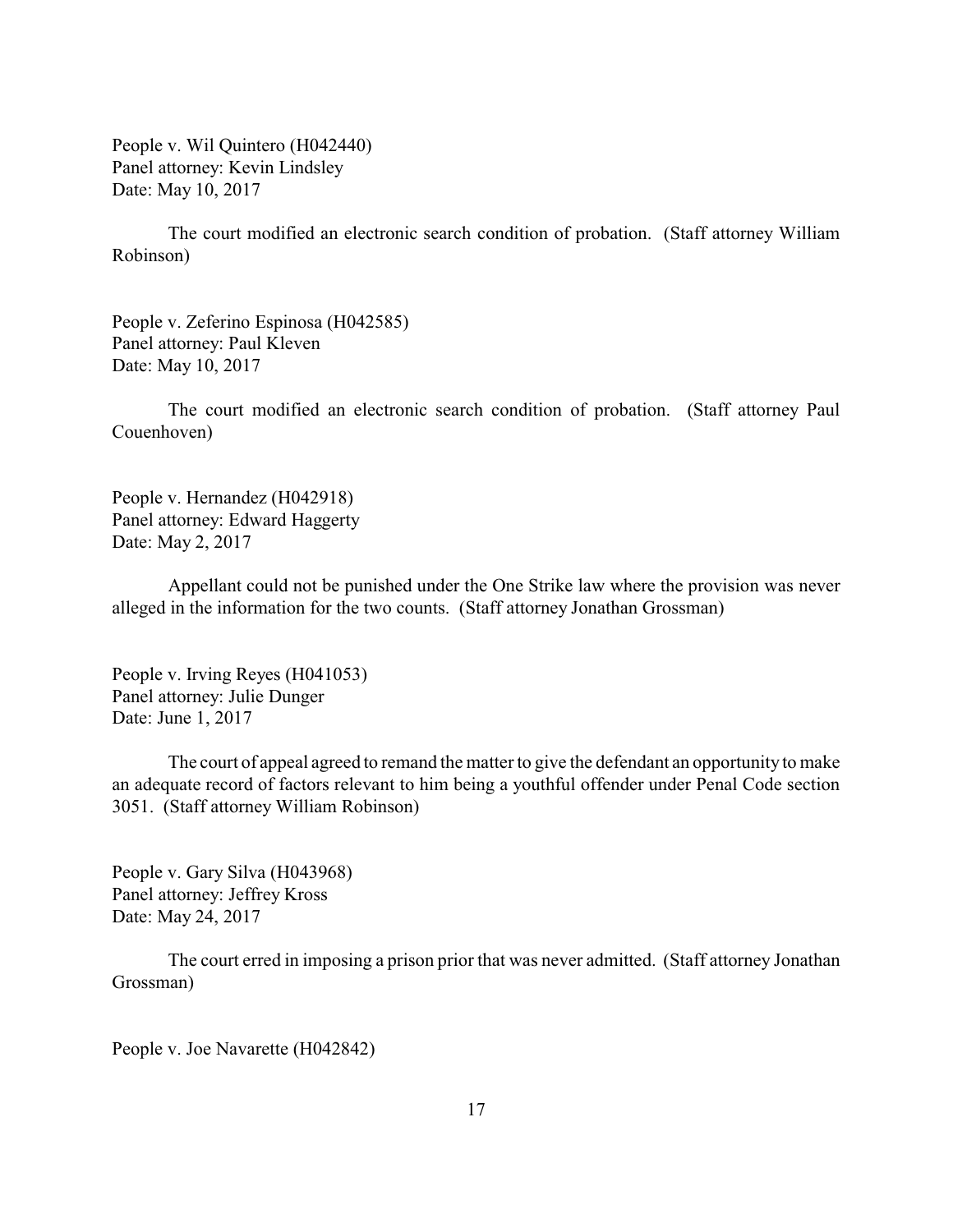Panel attorney: Victoria Stafford Date: June 7, 2017

Two prison priors needed to be stricken. One of the priors was invalid because the same conviction was used as a prior serious felony conviction. The trial court purported to impose and stay the punishment for the other prison prior, but the correct procedure was to strike it, not stay it. (Staff attorney Jonathan Grossman)

People v. Gunter (H043635) Panel attorney: Jared Coleman Date: April 26, 2017

A probation condition not to possess pornographic or sexually explicit material as defined by the probation officer was vague. (Staff attorney William Robinson)

People v. Tucker Repass (H043420) Panel attorney: Victoria Stafford Date: April 25, 2017

After the defendant entered into a plea bargain, the court neglected to dismiss the remaining allegations as promised. The matter was remanded for the court to do so. (Staff attorney Lori Quick)

People v. Richard Davidson (H043005) Staff attorney: William Robinson Date: April 25, 2017

The court imposed the incorrect amount for the court security fee and the court facilities fee.

People v. Villalobos (H042886) Panel attorney: Julie Jakubik Date: April 24, 2017

A probation condition not to possess "surveillance equipment" was unconstitutionally vague. (Staff attorney Jonathan Grossman)

People v. Socorrito Franco (H043507) Panel attorney: Robert Angres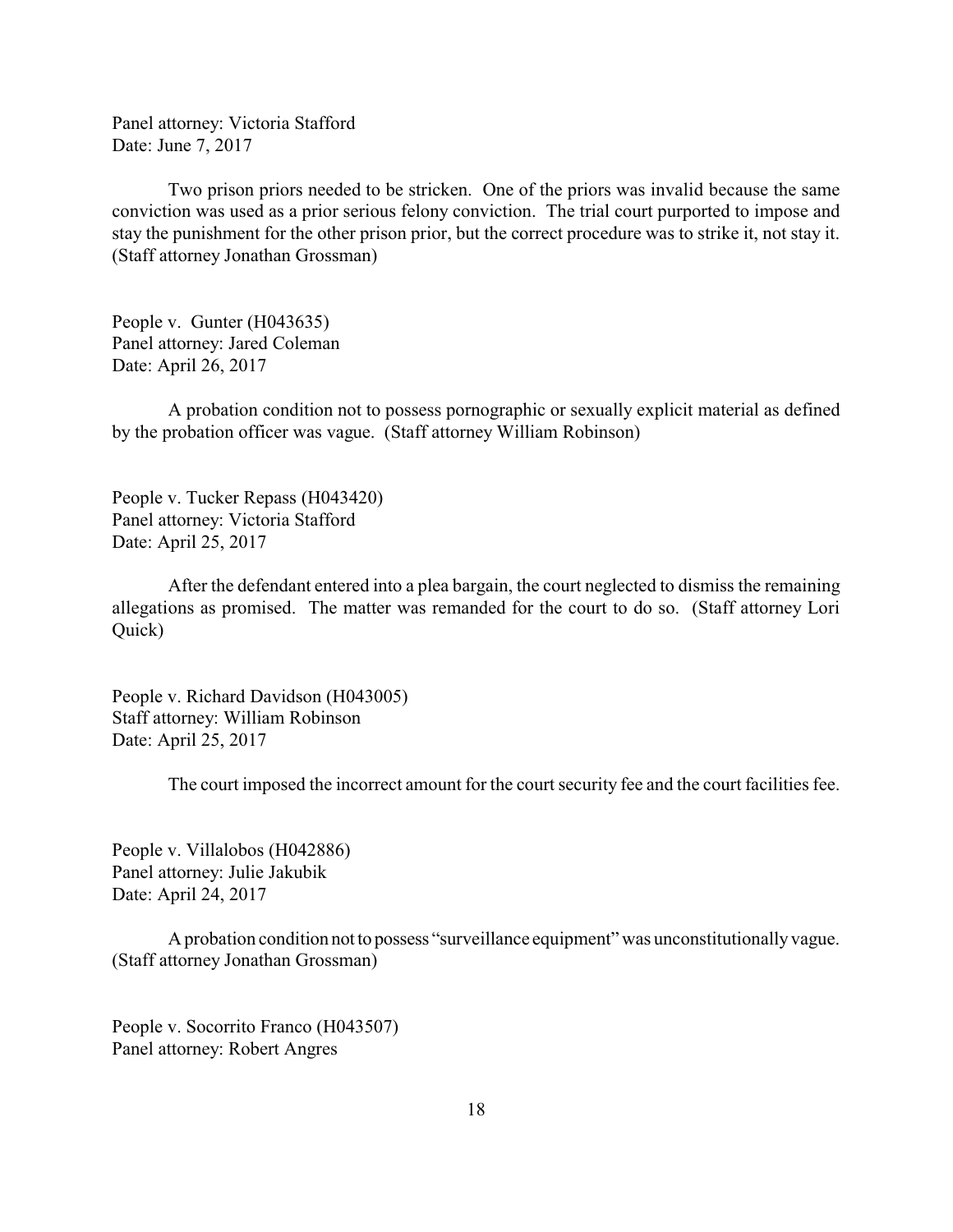Date: April 24, 2017

Electronic search conditions of probation were modified. (Staff attorney Lori Quick)

People v. Shaun Case (H043020) Panel attorney: Michael Allen Date: April 18, 2017

Conditions of mandatory supervision concerning controlled substances were modified. (Staff attorney Jonathan Grossman)

People v. Millendez (H041941) Staff attorney: Lori Quick Date: April 18, 2017

A probation condition not to have a romantic relationship with anyone with a minor was stricken.

People v. Jonathan Guzman (H039286) Panel attorney: George Schraer Date: April 18, 2017

The matter was remanded for a hearing pursuant to *People v. Franklin* (2016) 63 Cal.4th 261. (Staff attorney William Robinson)

In re J.L. (H043432) Panel attorney: Jennifer Bruno Date: April 13, 2017

A probation condition to report to the probation officer as directed was modified to eliminate language that transportation problems or bad weather would not be a legitimate excuse. (Staff attorney Jonathan Grossman)

People v. Frank Guerrero (H042947 et al.) Panel attorney: Michael Sampson Date: April 5, 2017

A criminal lab fee under Health and Safety Code section 11372.5 does not apply to a conviction for possessing drug paraphernalia under former Health and SafetyCode section 11364.1.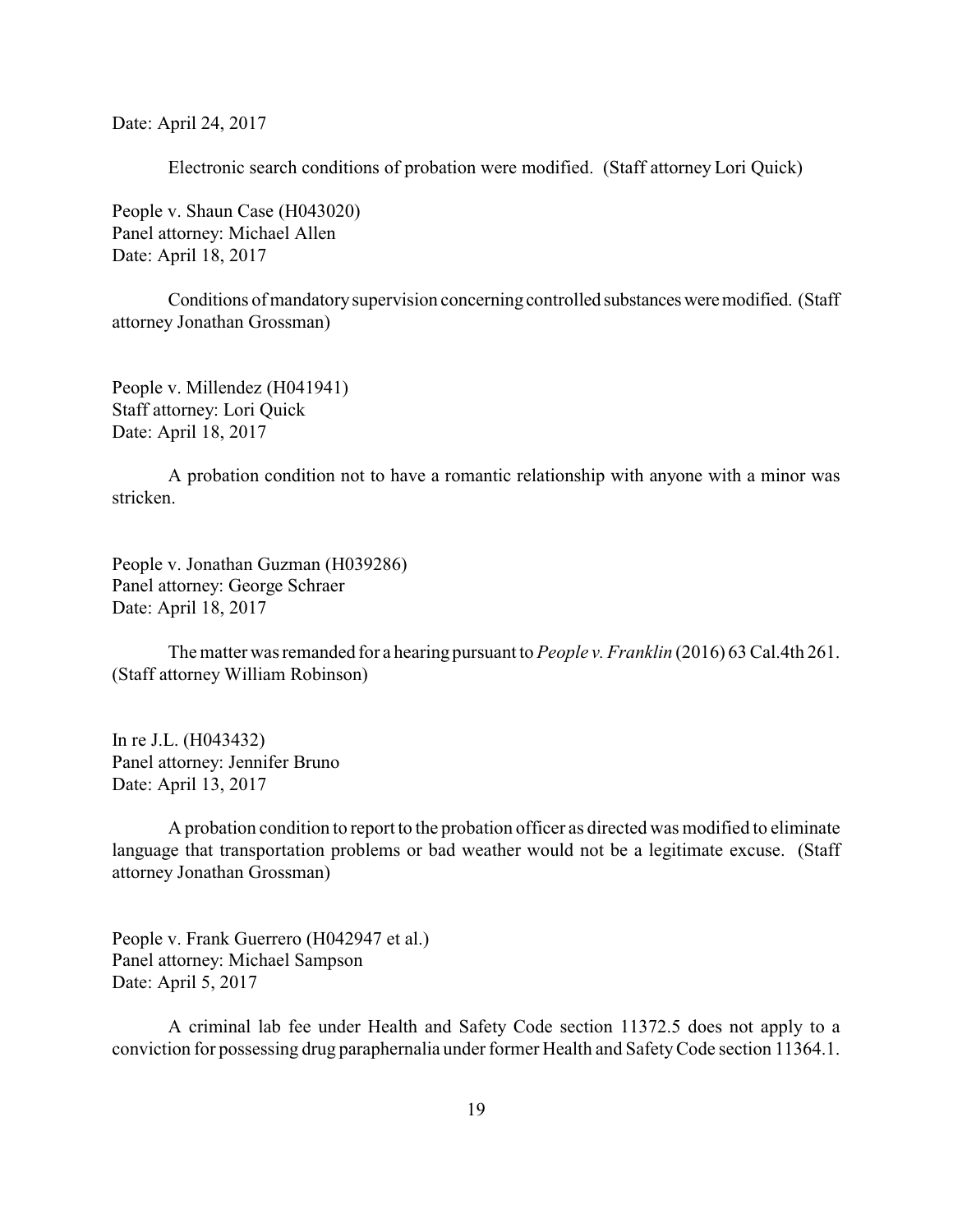(Staff attorney Patrick McKenna)

People v. Mackey Phillips (H042441) Panel attorney: Rudolph Alejo Date: March 28, 2017

A prison prior was invalid because appellant did not serve a separate prison commitment for the conviction. Further, the court erred in imposing a restitution fine under Penal Code section 1202.45 because appellant was not subject to supervision upon the completion of his sentence. (Staff attorney William Robinson)

People v. Nathan Thomas (H042833) Panel attorney: Teresa Biagini Date: March 6, 2017

A condition of probation to stay away from the victim was modified to avoid problems with vagueness. (Staff attorney Lori Quick)

In re N.S. (H043128) Panel attorney: Jonathan Gettleman Date: March 14, 2017

Gang conditions of probation were unreasonable when the crime was not gang-related and there was no gang history in the record. (Staff attorney William Robinson)

People v. Jose Ramirez (H040730) Panel attorney: Evan Greenberg Date: January 23, 2017

Probation conditions not to possess or consume alcohol or illegal controlled substances, not to possess a deadly or dangerous weapon, and not to possess or display gang clothes or emblems were modified to require knowledge. (Staff attorney Patrick McKenna)

People v. Jesse Chacon (H041655) Staff attorney: Nerissa Huertas Date: January 23, 2017

A probation condition not to possess or consume alcohol or illegal controlled substances was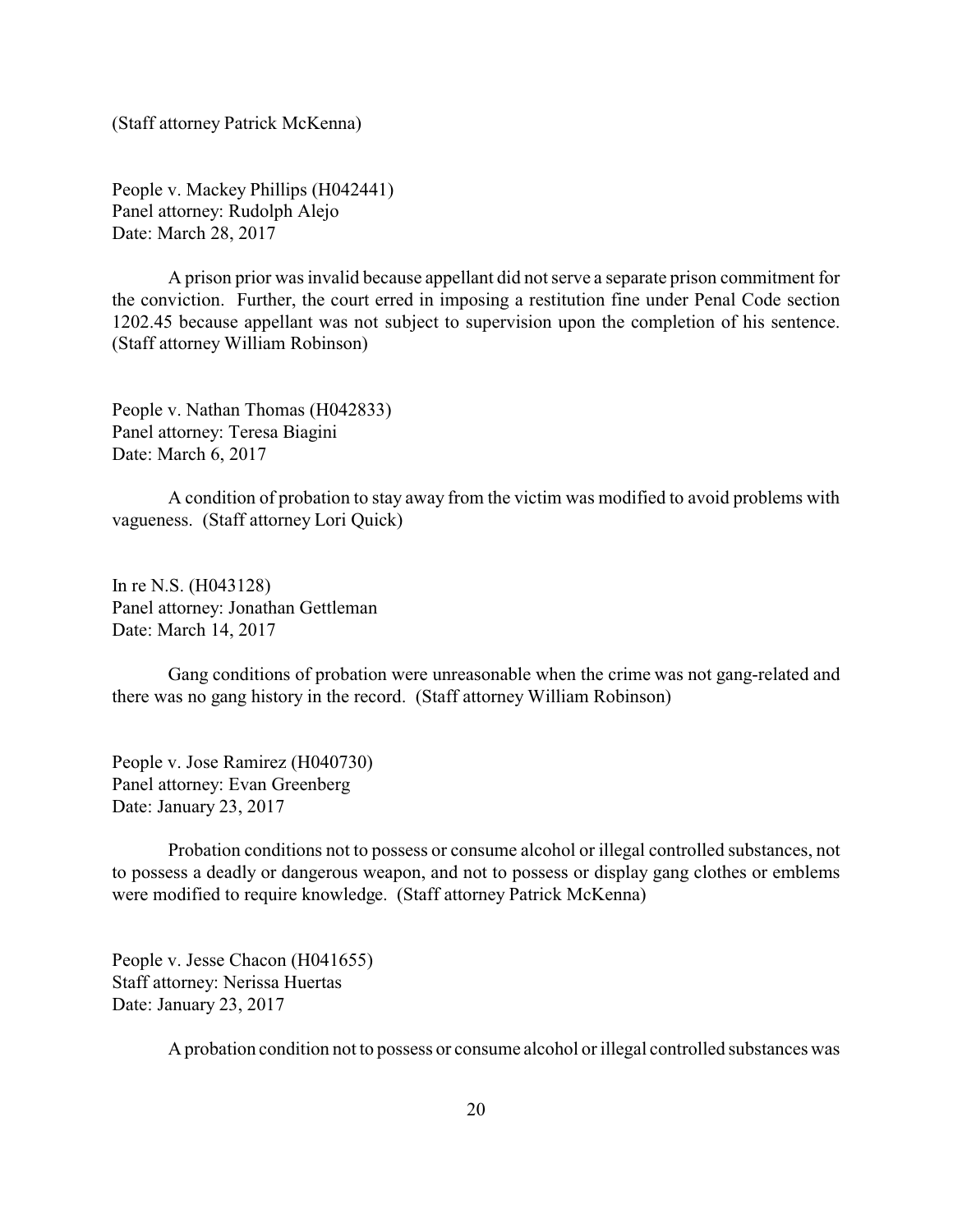<span id="page-20-0"></span>modified to require knowledge.

People v. Felix Provencio (H043054) Staff attorney: William Robinson Date: January 11, 2017

Upon a violation of probation, appellant waived 134 days of presentence credits only for the purposes of having probation reinstated. The court held that when probation was later revoked, he was entitled to the restoration of the presentence credits.

#### **DEPENDENCY CASES**

In re G.S. (H044576) Attorney: Seth Gorman Date: October 23, 2017

A dispositional order that the parent "develop a network" of support was modified to be less vague. (SDAP was not involved in this appeal)

In re Rita C. (H044295) Panel attorney: Allison Cruz Date: July 6, 2017

The matter was remanded for compliance with the notice requirement of the Indian Child Welfare Act. The father was not located until six months after the dependency had begun, and the social worker did not ask about his possible Indian ancestry. (Staff attorney Patrick McKenna)

In re S.H. (H044060) Panel attorney: Rebekah Sass Date: June 7, 2017

The court of appeal reversed because of a failure to comply with the Indian Child Welfare Act. The mother said she might have Indian ancestry and the maternal grandmother had the information, with whom the Department was in contact. However, the Department omitted in the ICWA notice information the maternal grandmother would obviouslyhave. (Staff attorneyJonathan Grossman)

In re S.B. (H044052) Panel attorney: James Haworth